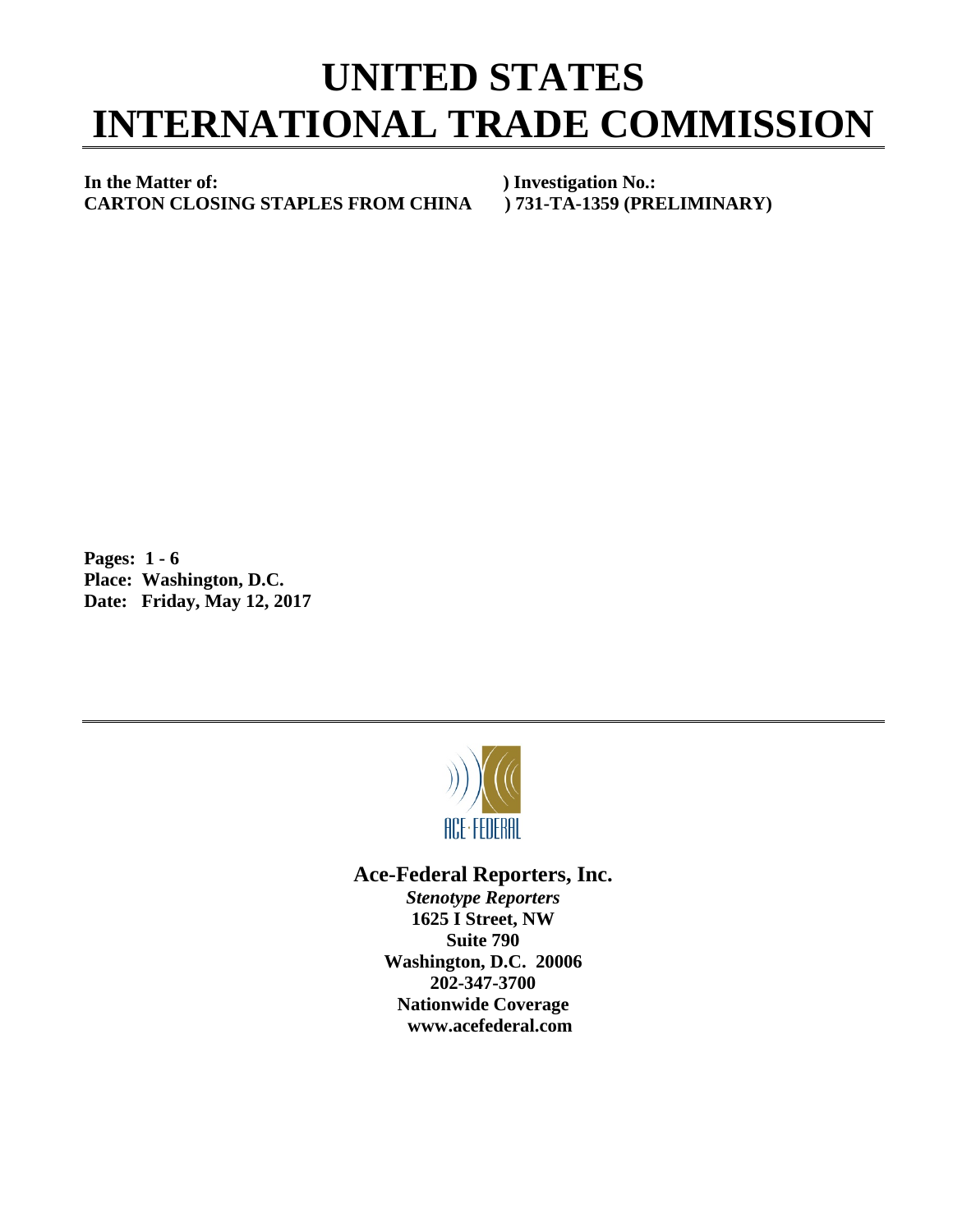1 THE UNITED STATES INTERNATIONAL TRADE COMMISSION 2 In the Matter of: ) Investigation No.: 3 CARTON CLOSING STAPLES ) 731-TA-1359 4 FROM CHINA ) (Preliminary) 5 6 Friday, May 12, 2017 7 Main Hearing Room (Room 101) 8 U.S. International 9 Trade Commission 10 500 E Street, S.W. 11 Washington, D.C. 12 The meeting, commenced, pursuant to notice, at 13 11:00 a.m., before the Commissioners of the United States 14 International Trade Commission, the Honorable Chairman 15 Rhonda K. Schmidtlein, presiding. 16 APPEARANCES: 17 On behalf of the International Trade Commission: 18 Commissioners: 19 RHONDA K. SCHMIDTLEIN, COMMISSIONER 20 DAVID S. JOHANSON, VICE CHAIRMAN 21 IRVING A. WILLIAMSON, CHAIRMAN 22 MEREDITH M. BROADBENT, COMMISSIONER 23 F. SCOTT KIEFF, COMMISSIONER 24 25

> Ace-Federal Reporters, Inc. 202-347-3700

1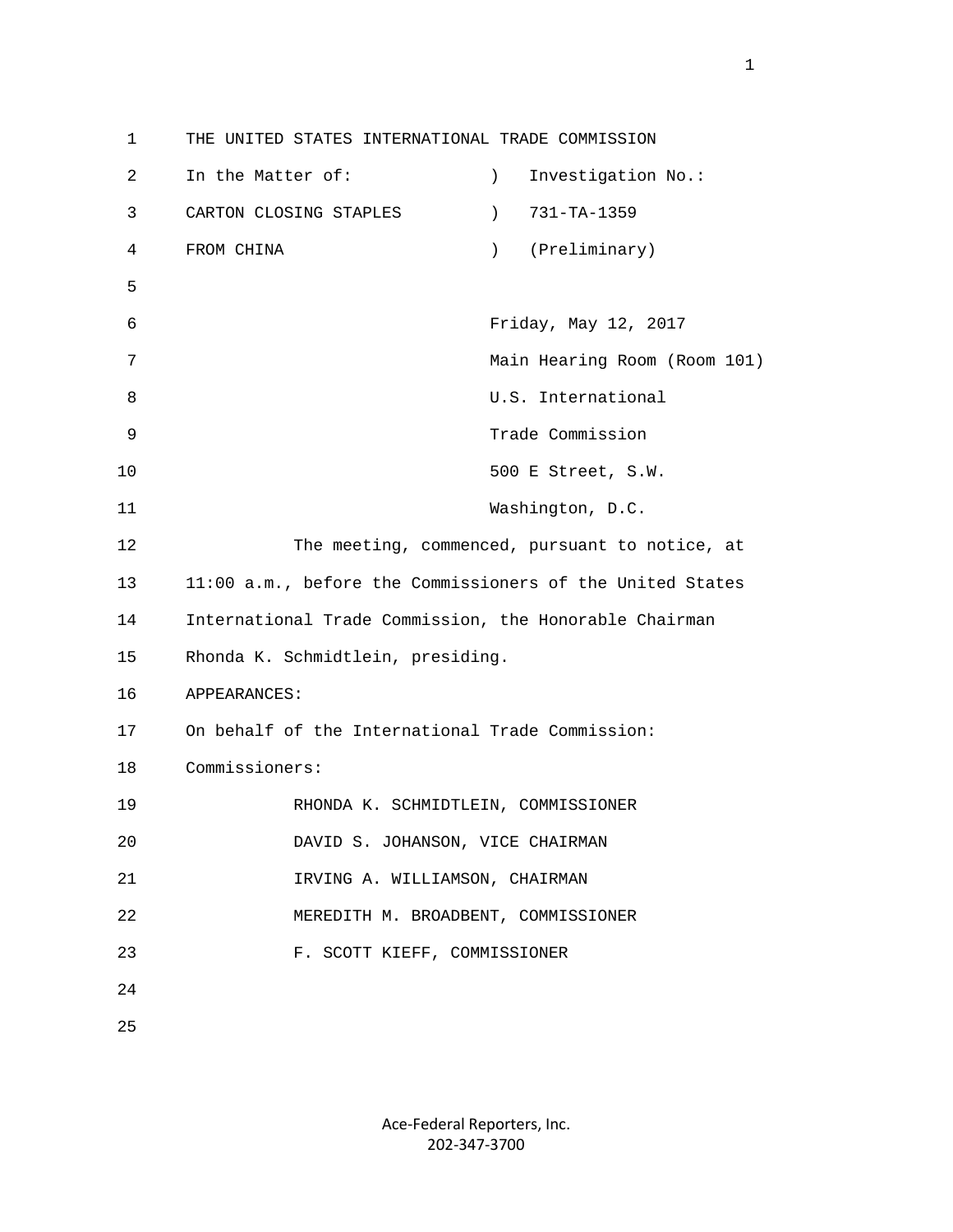1 APPEARANCES (Continued):

2 Staff:

| 3  |               | DOUGLAS CORKRAN, SUPERVISORY INVESTIGATOR |
|----|---------------|-------------------------------------------|
| 4  |               | LAWRENCE JONES, INVESTIGATOR              |
| 5  |               | BENJAMIN ALLEN, ATTORNEY/ADVISOR          |
| б  |               | CINDY COHEN, INTERNATIONAL ECONOMIST      |
| 7  |               | MARK BRININSTOOL, INTERNATIONAL TRADE     |
| 8  | ANALYST       |                                           |
| 9  |               | JANET FREAS, ACCOUNTANT/AUDITOR           |
| 10 |               |                                           |
| 11 |               | SHARON BELLAMY, RECORDS MANAGEMENT        |
|    | 12 SPECIALIST |                                           |
| 13 |               |                                           |
| 14 |               |                                           |
| 15 |               |                                           |
| 16 |               |                                           |
| 17 |               |                                           |
| 18 |               |                                           |
| 19 |               |                                           |
| 20 |               |                                           |
| 21 |               |                                           |
| 22 |               |                                           |
| 23 |               |                                           |
| 24 |               |                                           |
| 25 |               |                                           |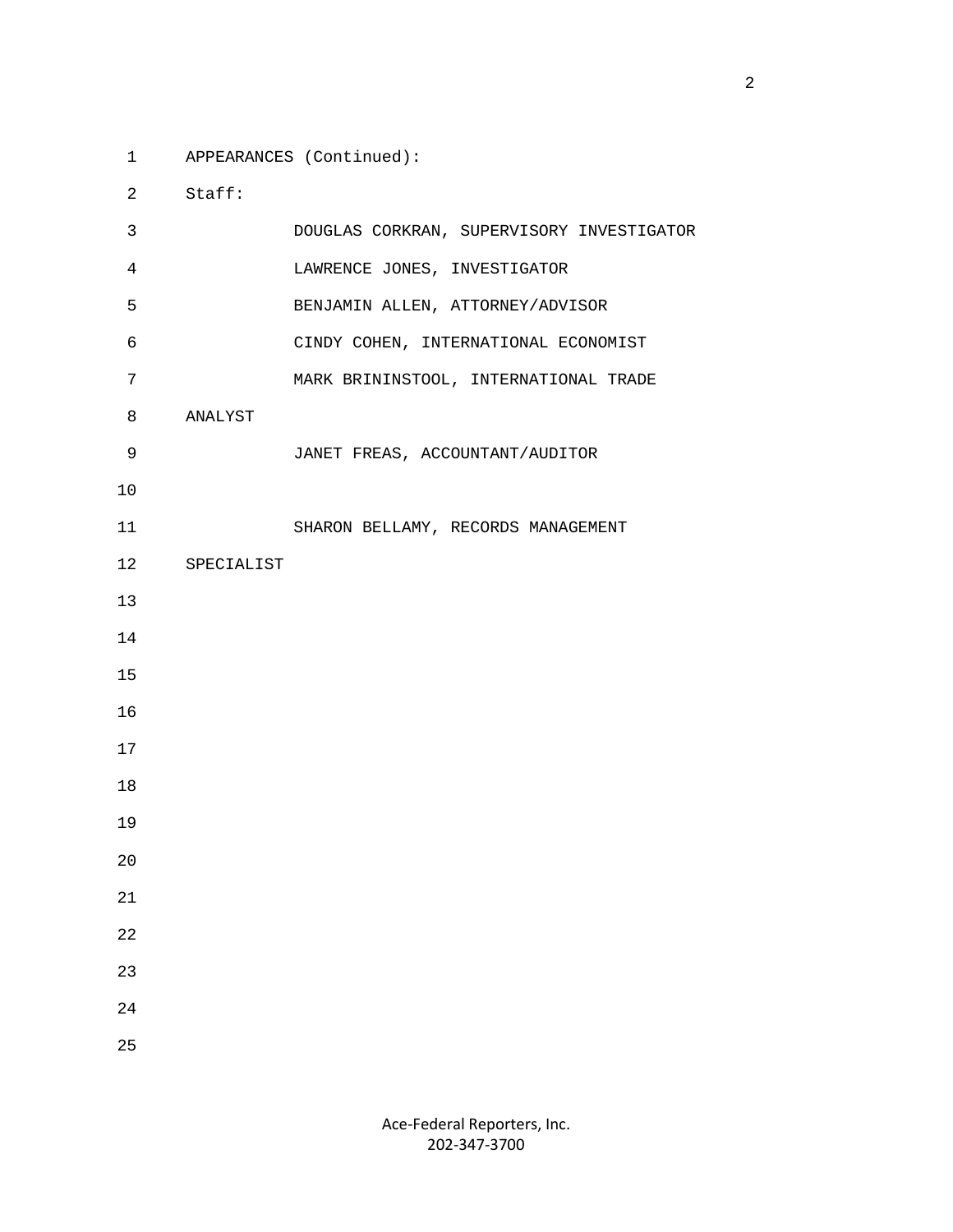| $\mathbf{1}$ | PROCEEDINGS                                                  |
|--------------|--------------------------------------------------------------|
| 2            | CHAIRMAN SCHMIDTLEIN: Good morning.<br>This                  |
| 3            | meeting of the U.S. International Trade Commission will now  |
| 4            | come to order. Welcome to Commissioner Broadbent who is      |
| 5            | participating by telephone.                                  |
| 6            | COMMISSIONER BROADBENT: Hello.                               |
| 7            | CHAIRMAN SCHMIDTLEIN: I understand that there                |
| 8            | are no agendas for future meetings, minutes, ratification    |
| 9            | lists, or outstanding action jackets to consider.            |
| 10           | Next we turn to the vote in the Preliminary phase            |
| 11           | of Investigation Number 731-TA-1359, concerning imports of   |
| 12           | Carton Closing Staples from China. Welcome to Mr. Corkran    |
| 13           | and the staff who participated in this investigation.        |
| 14           | Are there any questions for the staff?                       |
| 15           | (No response.)                                               |
| 16           | CHAIRMAN SCHMIDTLEIN: Are there any additions or             |
| 17           | corrections to the staff report?                             |
| 18           | MR. CORKRAN: Douglas Corkran, Office of                      |
| 19           | Investigations, thank you Chairman Schmidtlein. Staff        |
| 20           | proposes that the staff report for the subject investigation |
| 21           | be revised in accordance with memorandum, INV-PP-062, dated  |
| 22           | May 10th, 2017. Staff has no further revisions, however it   |
| 23           | is with distinct pleasure that I introduce Miss Janet Freas, |
| 24           | who has joined our team to provide financial analysis for    |
| 25           | this case.                                                   |

Ace-Federal Reporters, Inc. 202-347-3700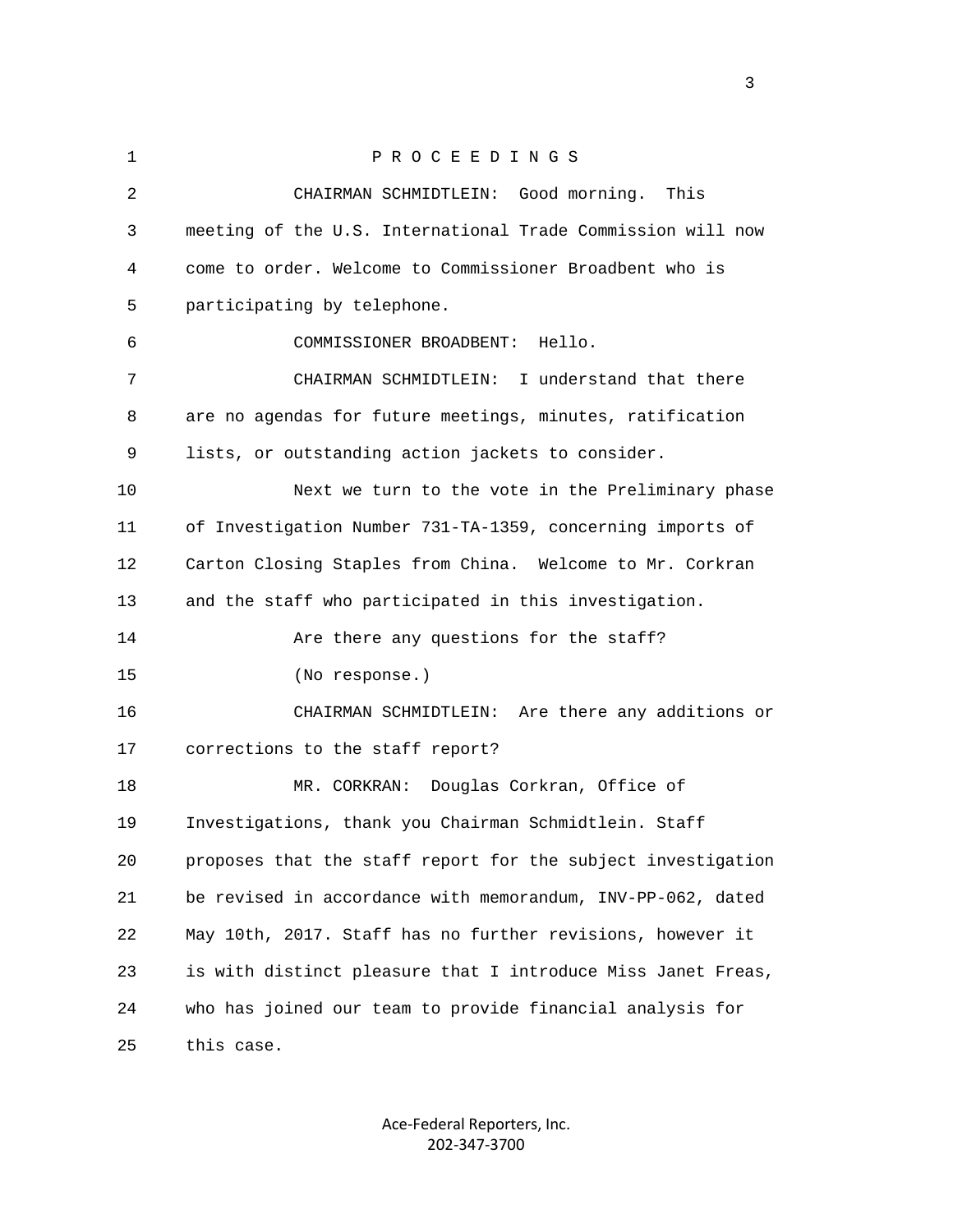1 CHAIRMAN SCHMIDTLEIN: Very well, welcome. Is 2 there any objection to approval of the staff report as 3 revised? 4 (No response.) 5 CHAIRMAN SCHMIDTLEIN: Hearing none it is 6 approved. 7 Madam Secretary, will you please call the roll? 8 MS. BELLAMY: Commissioner Schmidtlein? 9 COMMISSIONER SCHMIDTLEIN: I vote in the 10 affirmative. 11 MS. BELLAMY: Commissioner Johanson? 12 COMMISSIONER JOHANSON: I vote in the 13 affirmative. 14 MS. BELLAMY: Commissioner Kieff? 15 COMMISSIONER KIEFF: I vote in the affirmative. 16 MS. BELLAMY: Commissioner Williamson? 17 COMMISSIONER WILLIAMSON: I vote in the 18 affirmative. 19 MS. BELLAMY: Commissioner Broadbent: 20 COMMISSIONER BROADBENT: I vote in the 21 affirmative. 22 MS. BELLAMY: Madam Chairman, the Commission has 23 reached an affirmative determination in this investigation. 24 CHAIRMAN SCHMIDTLEIN: Thank you, Madam 25 Secretary.

> Ace-Federal Reporters, Inc. 202-347-3700

4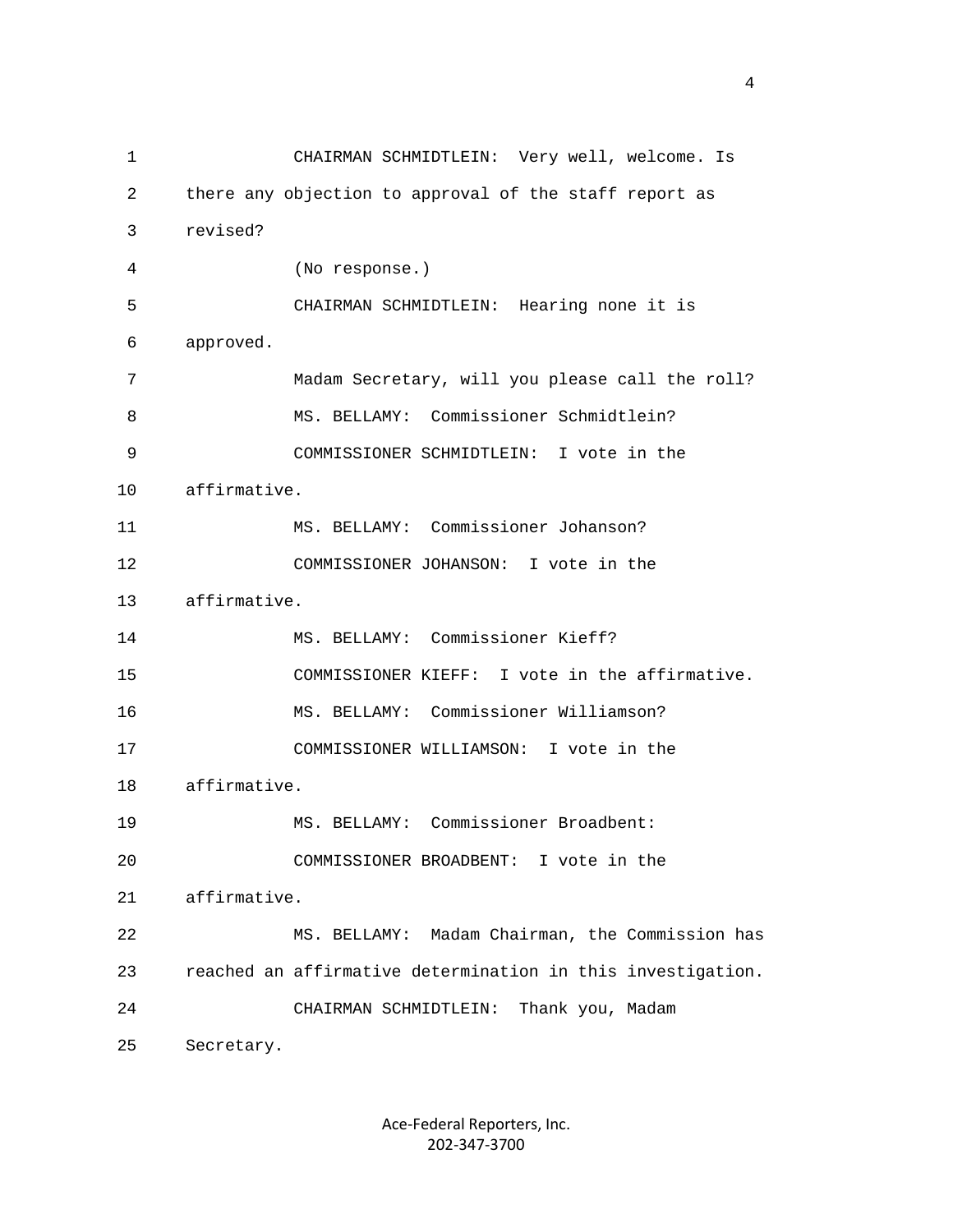| $\mathbf{1}$   | Further information regarding these                          |
|----------------|--------------------------------------------------------------|
| $\overline{c}$ | determinations will be in the press release. Views of the    |
| 3              | Commission currently are scheduled to be completed and filed |
| $\overline{4}$ | on May 22nd, 2017.                                           |
| 5              | Thank you to all the staff who participated in               |
| 6              | this investigation.                                          |
| $\overline{7}$ | Seeing that there is no other business before the            |
| 8              | Commission, this hearing is adjourned.                       |
| 9              | (Whereupon, at 11:01 a.m., the meeting was                   |
| 10             | adjourned.)                                                  |
| 11             |                                                              |
| 12             |                                                              |
| 13             |                                                              |
| 14             |                                                              |
| 15             |                                                              |
| 16             |                                                              |
| 17             |                                                              |
| 18             |                                                              |
| 19             |                                                              |
| 20             |                                                              |
| 21             |                                                              |
| 22             |                                                              |
| 23             |                                                              |
| 24             |                                                              |
| 25             |                                                              |